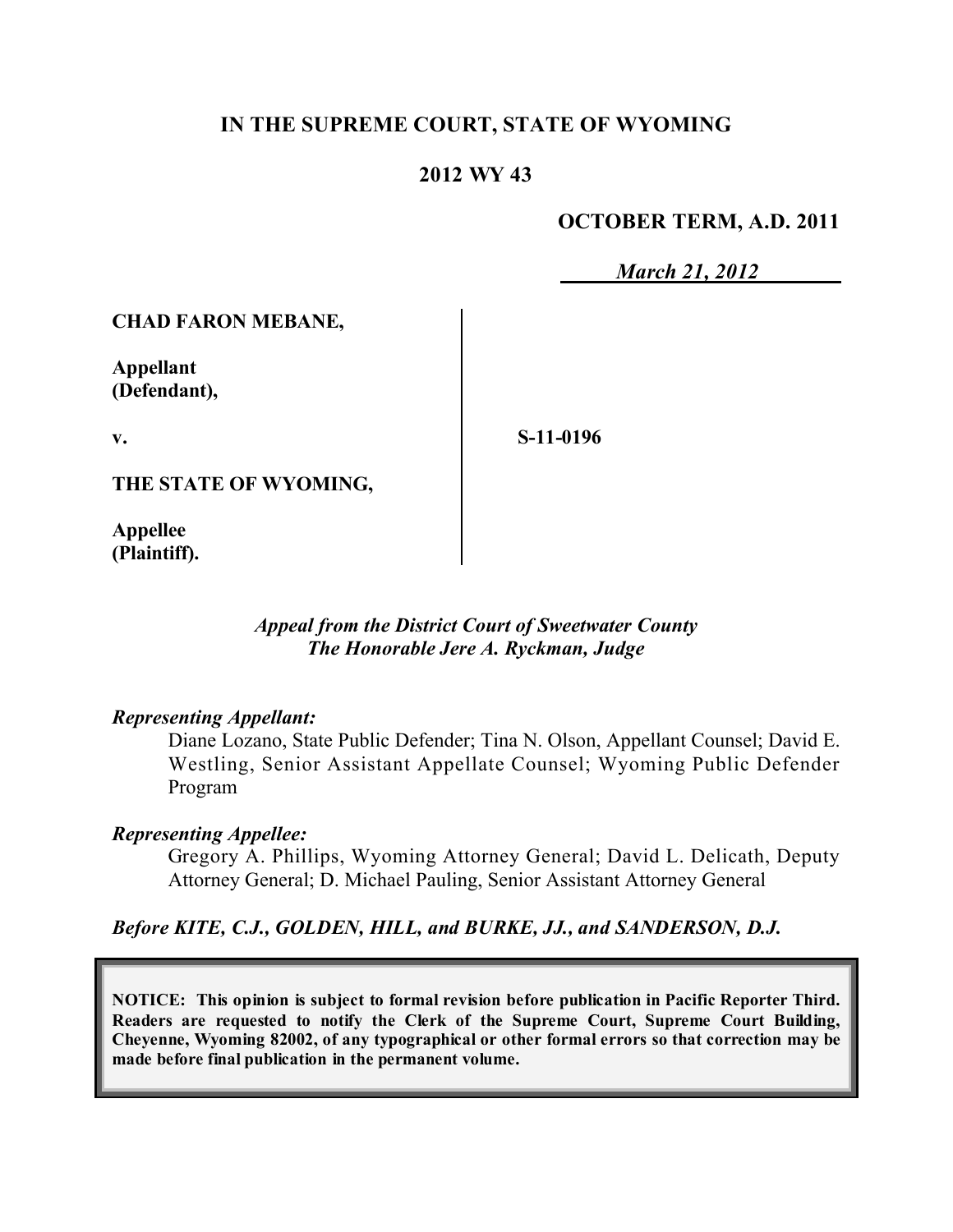## **SANDERSON**, District Judge.

[¶1] The Appellant, Chad Faron Mebane, appeals from his convictions of possession of methamphetamine, a misdemeanor, and two counts of delivery of methamphetamine. Mebane asserts that the trial court erred by failing to advise him before he testified that he had a right not to testify and, as a result, his choice to testify was not made intelligently. We find that Mebane was adequately advised by the trial court at arraignment of his right to remain silent and hold that he voluntarily, knowingly and intelligently waived his right to remain silent. Accordingly, we affirm the judgment.

### **ISSUES**

[¶2] Mebane raises the following issue on appeal:

Did the trial court's failure to inform Mr. Mebane of his constitutional right to remain silent and not testify result in an uninformed waiver of that right and result in Mr. Mebane incriminating himself at trial?

The State rephrases the issue as:

Did the district court commit plain error by failing to advise Mebane of his right to remain silent immediately before he testified on his own behalf at trial?

## **FACTS**

[¶3] Mebane's convictions stem from two controlled buys made by a confidential informant under the supervision of the Division of Criminal Investigation on June 8, 2010, and again on July 13, 2010. After the second buy, a DCI agent obtained a search warrant to search Mebane's home and methamphetamine was found and seized. These events resulted in Mebane being tried on two separate charges of delivery of methamphetamine in violation of Wyo. Stat. Ann. § 35-7-1031(a)(i) (LexisNexis 2011) and one charge of possession of methamphetamine in violation of Wyo. Stat. Ann. § 35- 7-1031(c)(i)(C) (LexisNexis 2011).

[¶4] At the arraignment, Mebane was advised by the trial court of his right to remain silent. He responded that he understood that right. He plead not guilty to the charges, and the case went to trial. Throughout the entire process Mebane was represented by an attorney.

[¶5] At trial, after the State had rested its case, the trial court did not readvise Mebane of either his right not to testify or his right to testify. Neither Mebane nor his attorney nor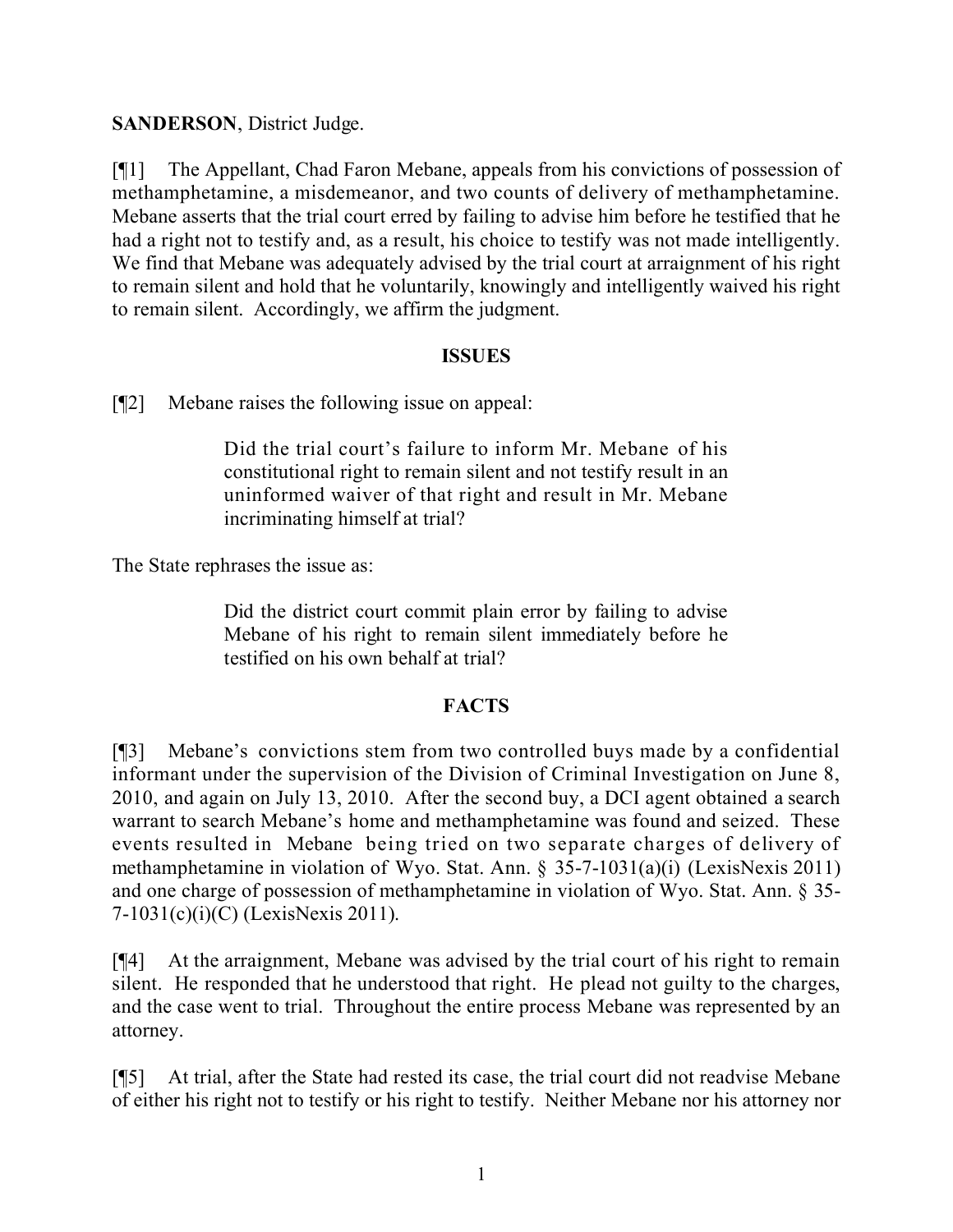the prosecuting attorney objected or otherwise brought to the trial court's attention that this customary advisement had not been given. The record does show that during the recess after the close of the State's case Mebane's attorney requested time to discuss with him whether or not he wanted to testify. Mebane does not contend that he was unaware of his right to not testify or that he was compelled to testify.

[¶6] Mebane apparently chose to testify. In his testimony he denied delivering the methamphetamine on the two occasions alleged in the Information. On crossexamination he admitted to having been previously convicted of felonies which included a conspiracy to deliver methamphetamine. Mebane called another witness to testify on his behalf to corroborate his testimony.

[¶7] The jury found Mebane guilty of all charges. The trial court sentenced him to 180 days on the misdemeanor possession charge with credit for 155 days served; 12 to 15 years on the first delivery charge; and 12 to 15 years on the second charge. All of the sentences were ordered to be served consecutively.

[¶8] Mebane appeals his conviction contending the trial court erred in failing to advise him at the close of the State's case that he did not have to testify. He contends he had to testify because two potential jurors had said during voir dire questioning that they would believe that if Mebane remained silent they would assume he was guilty. These two jurors were struck for cause. No other jurors remaining on the panel indicated they would be inclined to find Mebane guilty if he did not testify.

# **STANDARD OF REVIEW**

[¶9] Because Mebane raised no objection and did not call to the trial court's attention the fact that it did not readvise him of his right not to testify after the State rested its case, we review the alleged error under the plain error doctrine. *Rathbun v. State*, 2011 WY 116, ¶ 28, 257 P.3d 29, 38 (Wyo. 2011). We have said:

> Even when constitutional error is alleged, each criterion must be satisfied or a claim for review under a plain-error doctrine will fail. To establish plain error, the appellant must prove (1) the record clearly reflects the alleged error; (2) the existence of a clear and unequivocal rule of law; (3) a clear and obvious transgression of that rule of law; and (4) the error adversely affected a substantial right resulting in material prejudice to him.

*Id.* (quoting *Zumberge v. State*, 2010 WY 111, ¶ 14, 236 P.3d 1028, 1030 (Wyo. 2010)).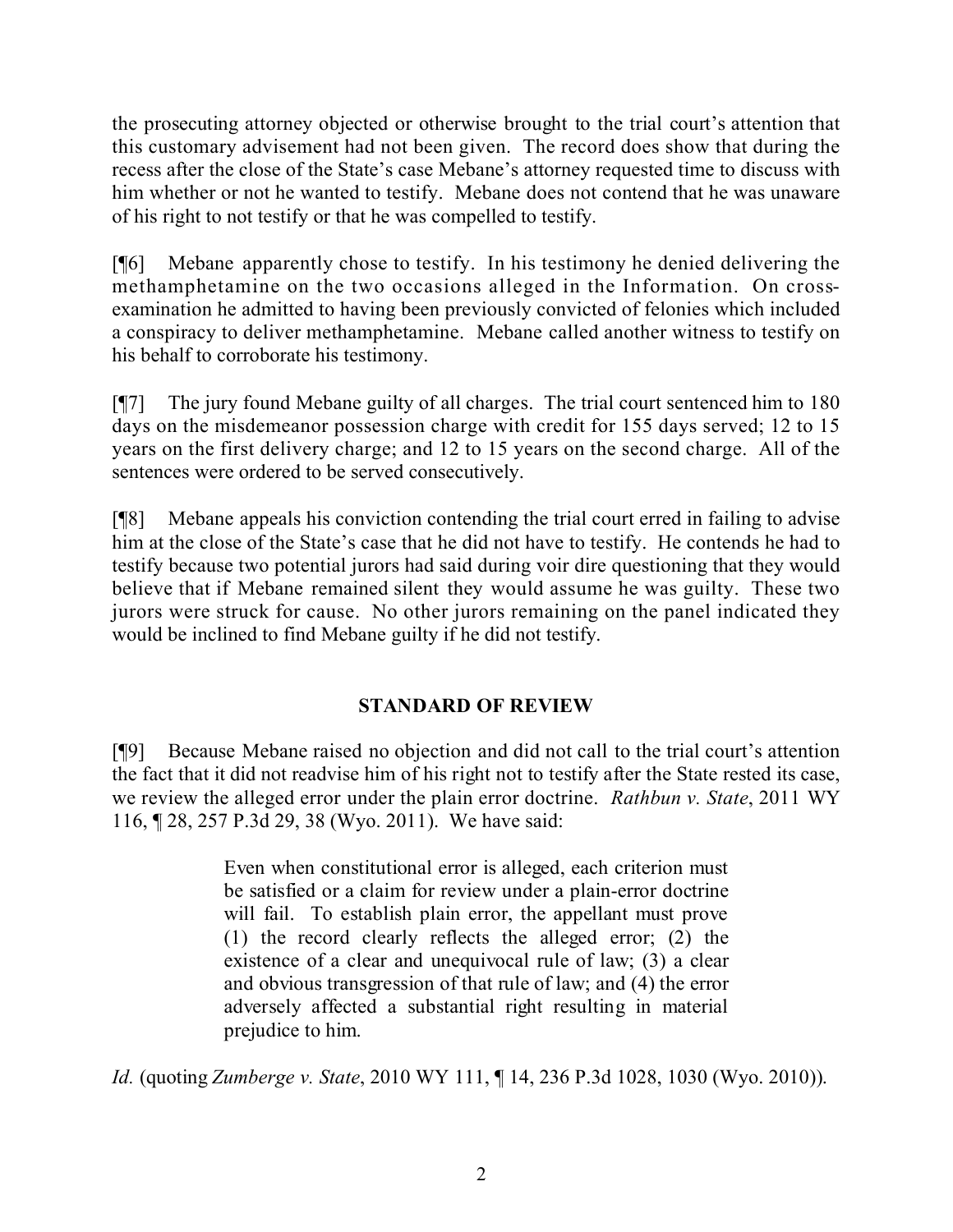## **DISCUSSION**

[¶10] At the outset, we must be clear about the problem presented here. It is simply whether the trial court committed plain error in failing to readvise Mebane that he did not have to testify at the close of the State's case. Mebane also argues he had no choice but to testify because two potential jurors (who were stricken for cause) stated in voir dire that they would have difficulty finding Mebane not guilty if he did not testify.

[¶11] Mebane does not contend that he was called to testify by his attorney when he didn't want to testify. He acknowledges in his argument that he understood the advisement of his right to remain silent given by the trial court at his arraignment. He does not contend that had he been so advised at the close of the State's case that he would not have testified. We now turn to the elements of the plain error test.

## *Does the record clearly reflect the alleged error?*

[¶12] The record is clear, and the State concedes, that the trial court did not give the advisements that are customarily given to a defendant after the State rested its case. In *Sanchez v. State,* 841 P.2d 85 (Wyo. 1992), we **recommended** that trial courts should inquire of a defendant if he understands his right to testify or not to testify and that his choice is knowingly and voluntarily made. *Id.* at 89. We made this recommendation to "insure[] a valid waiver of the defendant's right" and to "assist in any subsequent appellate review of the defendant's claim to the contrary." *Id.*

[¶13] Because the procedure was only a recommended procedure, failure to follow it does not automatically result in a reversible error. In *Lobatos v. State*, 875 P.2d 716 (Wyo. 1994), we clarified that the recommended procedure was merely a suggestion and not intended to establish any mandatory procedure that required reversal if the trial court failed to follow it. *Id.* at 724. This issue was again raised in *Harris v. State*, 933 P.2d 1114, 1125 (Wyo. 1997). We reiterated, "In *Lobatos*, however, we made it clear that questioning the defendant on the record is not mandatory. 875 P.2d at 724. The trial court's failure to inquire as to whether the defendant wants to testify is not a denial of the defendant's right to testify." *Harris*, 933 P.2d at 1125.

[¶14] Here, the trial court did advise Mebane at arraignment of his right to remain silent; Mebane requested, and received, an instruction to the jury informing jurors that he did not have to testify; the record indicates he was Mirandized when arrested; and the record indicates that during the recess after the State rested its case, Mebane's attorney requested time to visit with him on whether or not he would testify. The record is clear that Mebane understood he did not have to testify unless he chose to.

[¶15] Mebane's choice to testify may have been the result of a sincere, but subjective, belief that the jurors secretly held the same view as the two jurors who were struck and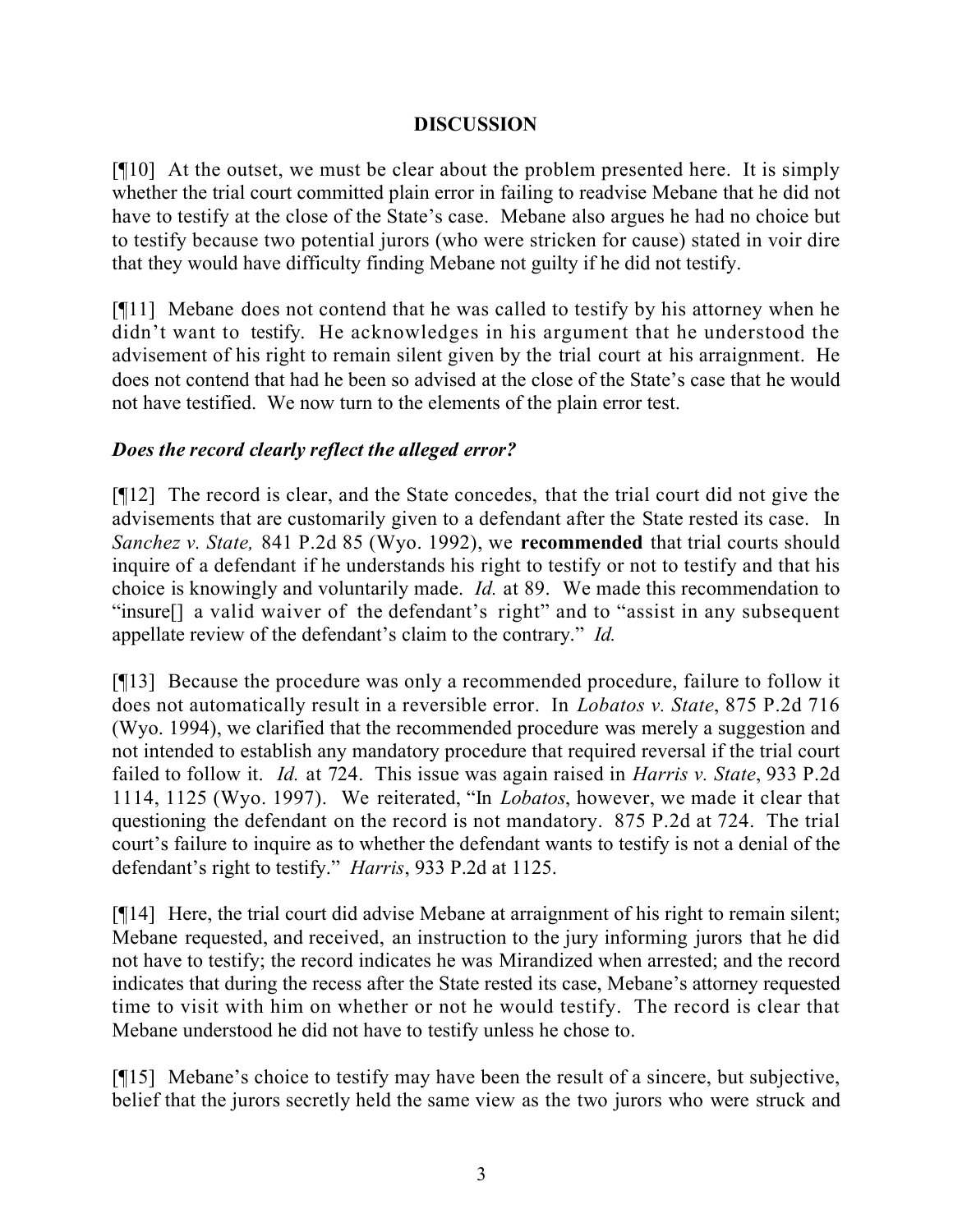that he had to testify or he would be found guilty; but there is nothing in the record that indicates the jurors who decided the case held that view. In fact, the record shows they understood and respected Mebane's right not to testify. In hindsight, his decision to testify may have been unwise; but he also has a right to testify even if it turns out to be the wrong choice. As long as a defendant understands he has a right to testify, or not, the choice he makes is a matter of trial tactics. The choice, however, must be one the defendant makes.

[¶16] The court in *LaVigne v. State*, 812 P.2d 217 (Alaska 1991), explained it well:

In the narrow world of the courtroom the defendant may have faith, even if mistaken, in his own ability to persuasively tell his story to the jury. He may desire to face his accusers and the jury, state his position, and submit to examination. His interest may extend beyond content to the hope that he will have a personalized impact upon the jury or gain advantage from having taken the stand rather than to seek the shelter of the Fifth Amendment. Or, without regard to impact upon the jury, his desire to tell "his side" in a public forum may be of overriding importance to him. Indeed, in some circumstances the defendant, without regard to the risks, may wish to speak from the stand, over the head of judge and jury, to a larger audience. It is not for his attorney to muzzle him.

*Id.* at 221 (quoting *Wright v. Estelle*, 572 F.2d 1071, 1078 (5 th Cir. 1978) (Godbold, J., dissenting)).

[¶17] Nor is it for the trial court to muzzle him.

[¶18] In summary, it is not error for the trial court to fail to advise a defendant of his right not to testify if such an advisement was given at arraignment as it was here. If on appeal a defendant contends he still didn't understand that right, he must point to evidence on the record that supports his contention of being uninformed. Mebane has not done that here. Moreover, the evidence in the record is to the contrary.

[¶19] It has been nearly twenty years since we recommended in *Sanchez* that trial courts advise a defendant of his right to testify, or not, and of the choices he must make at the close of the State's case. We continue to recommend this procedure and will restate it here as a reminder: "[T]rial judges should take steps to insure that a criminal defendant's failure to take the stand in his or her own defense was the result of a knowing and voluntary decision made by the defendant." *Sanchez*, 841 P.2d at 89 (quoting *LaVigne,* 812 P.2d at 222). Trial judges should, out of the presence of the jury, advise the defendant of the choice of rights he has to exercise and point out that by exercising his